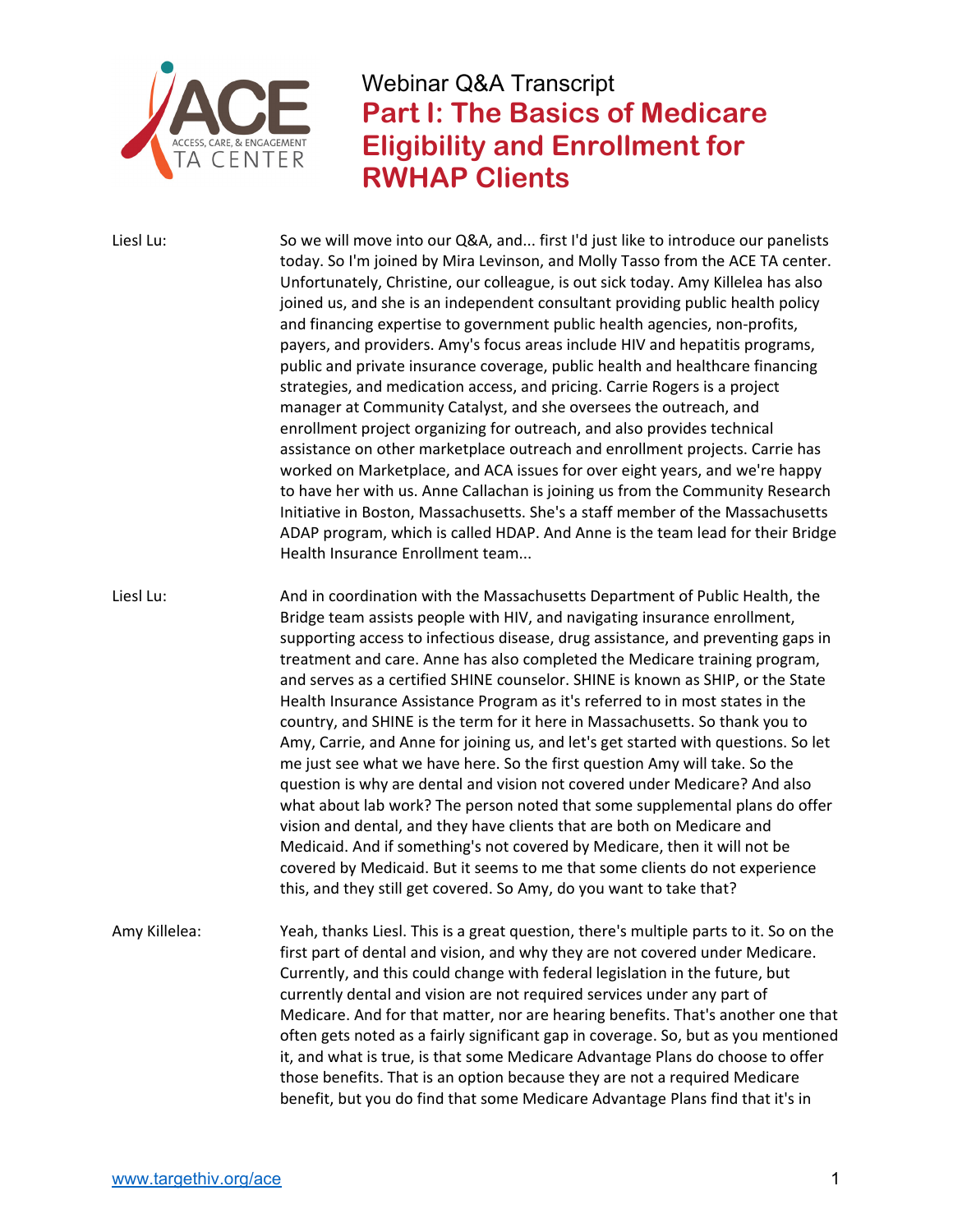

 their best interest to draw folks in by offering those benefits. But that's going to be variable by plan.

 Amy Killelea: The second piece in terms of lab benefits, I will say it'd be interesting to know what specific lab benefit you're finding clients are having a hard time accessing via Medicare. But in general, lab services, lab benefits are covered. They're typically covered under the Medicare Part B benefit, B as in boy, and this includes things like HIV and hepatitis screening. As well as immunizations, flu shots. So generally, that's a pretty well covered service area, but again, having specifics as to what's not getting covered would be helpful there. And then finally, your question notes that benefits differ depending on whether the client might be... And you mentioned the Medicaid program in Connecticut. So, depending on whether the client might be covered by both Medicaid and Medicare.

- Amy Killelea: So in other words, the client is dually eligible across those two programs, versus when a client is covered solely by Medicare. And you're right to mention that variability, that is absolutely true. Dual eligible beneficiaries may have access to a special set of plans that are called Special Needs Plans, or SNPs, and those plans often cover things like dental, vision, and hearing services that may not be covered by Medicare. So it's a complex world, and it really does kind of vary depending on some of those factors I mentioned. What types of services your clients are going to have access to...
- Liesl Lu: Great. Thanks, Amy... And so... Amy, we'll stick with you for the next one, too. So if someone has a Medicare Advantage Plan, they cannot use their straight Medicare, is that correct? Even if their provider doesn't accept the Advantage Plan?
- Amy Killelea: So, this is correct. And as the speaker in presentation mentioned, open and special enrollments are an incredibly important time. It is a stressful time, but that's the time that clients select what type of Medicare product they're going to be in, and so it is an either or decision. Individuals can select to either enroll in traditional Medicare, or to choose a Medicare Advantage Plan. And the time to do that is during open or special enrollment periods. So once a client picks either of those two options, unless there's a special circumstance that triggers a special enrollment period, individuals can't change mid‐year from a Medicare Advantage Plan to traditional Medicare outside of that enrollment period. And the presenter noted this, and I will just underscore it.

## Amy Killelea: It's really, really important to be reviewing provider networks in particular when you're looking at Medicare Advantage Plans before enrolling. It is a fact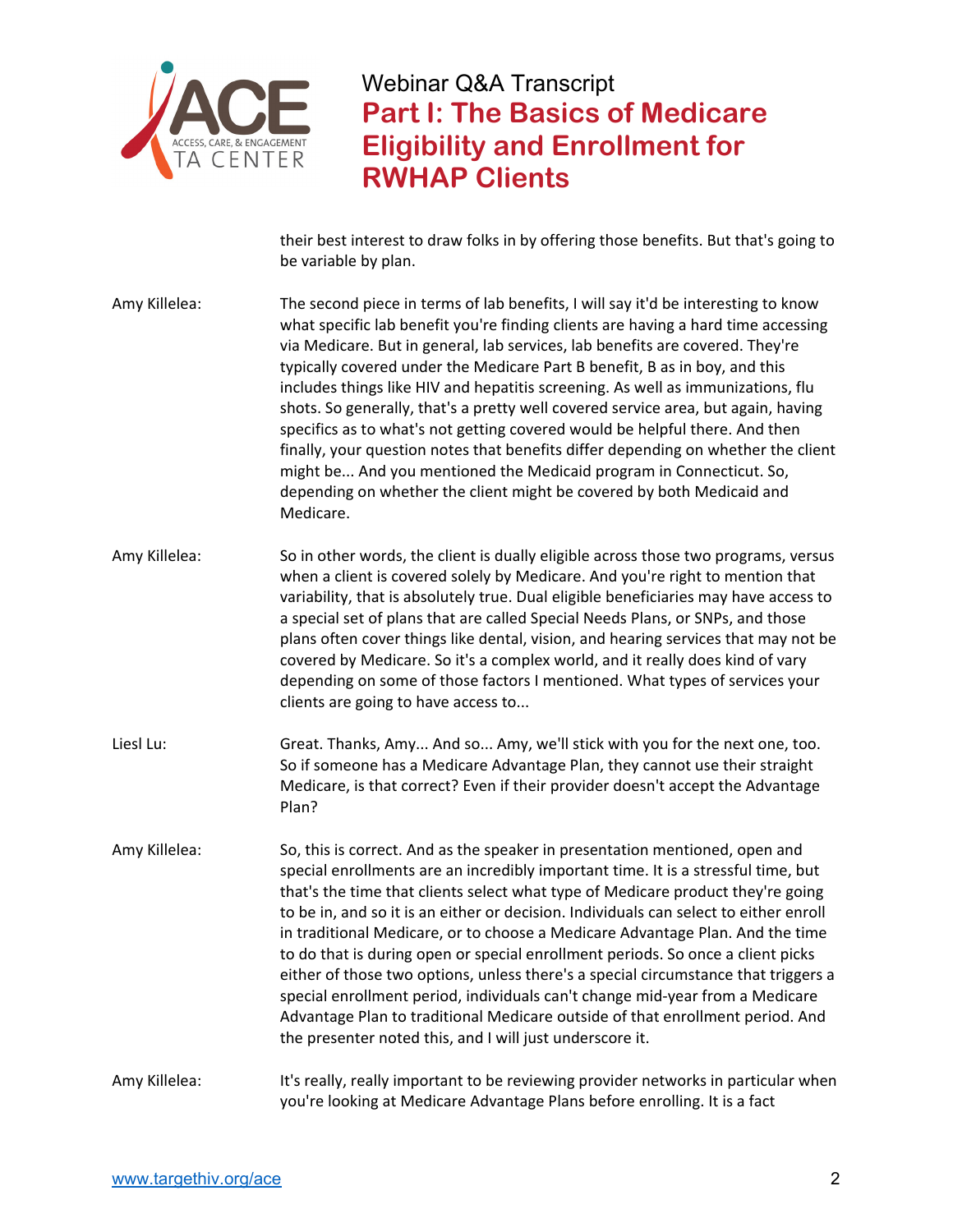

dependent, client dependent, geography dependent set of considerations to

 decide whether Medicare Advantage, or traditional Medicare is going to be best for your client. But one of the themes, one of the things that comes up with Medicare Advantage Plans is that they often have narrower provider, not always, but often they have narrower provider networks than traditional Medicare. So, this question kind of describes exactly that problem. If you end up in a Medicare Advantage Plan and, oh gosh, the provider you need to see is not in it. But that has to be a before you enroll inquiry. To really make sure folks that don't get caught without access to the provider they need to see... Liesl Lu: Thanks, Amy. And I'll skip down and go to you on a question that's similar to this, just so we can cover these same topics at the same time. So there was a question someone chatted in that their patients are asking to keep us as their provider as they age into Medicare, and how can they ensure that happens? So Anne, is there anything you want to add there to Amy's response? Anne Callachan: Yeah, I would say just being really careful when you're working with clients. If they're choosing Medicare Advantage Plans to search for a plan where they can keep some, or all of their providers, or to carefully consider their options. If choosing a Medicare Advantage Plan doesn't allow them to do that. Liesl Lu: Great, thanks. And Anne, I'll stick with you for the next question. So, it's number 26 in our grid. So if someone who's turning 65, but still employed, and has insurance through their employer. Will they be penalized for not enrolling into all parts if they decide to enroll at a later date? Anne Callachan: So generally, the answer to that question is no. But there might be certain circumstances where employer insurance doesn't meet the criteria that would allow somebody to opt out of Medicare enrollment when they turn 65 without being penalized down the road. So I would say the most important thing is for clients, as they're aging into Medicare, or if they're thinking of staying on employer sponsored insurance. To check with their employer, and see if they're required to opt into any parts of Medicare, meaning Medicare would be their primary payer. A lot of clients do just automatically decide to enroll in Medicare Part A, if it's premium free for them. But again, making sure they understand if they pick the Part A, is Medicare their primary payer, or is they're employer sponsored insurance still their primary payer? And clients can always contact Social Security if they have concerns about whether or not sticking with the employer sponsored insurance is going to result in a penalty down the road... Liesl Lu: Thank you... So, Amy, I'll go to you next. The question is, why would a person on

Medicare not qualify for home health services?...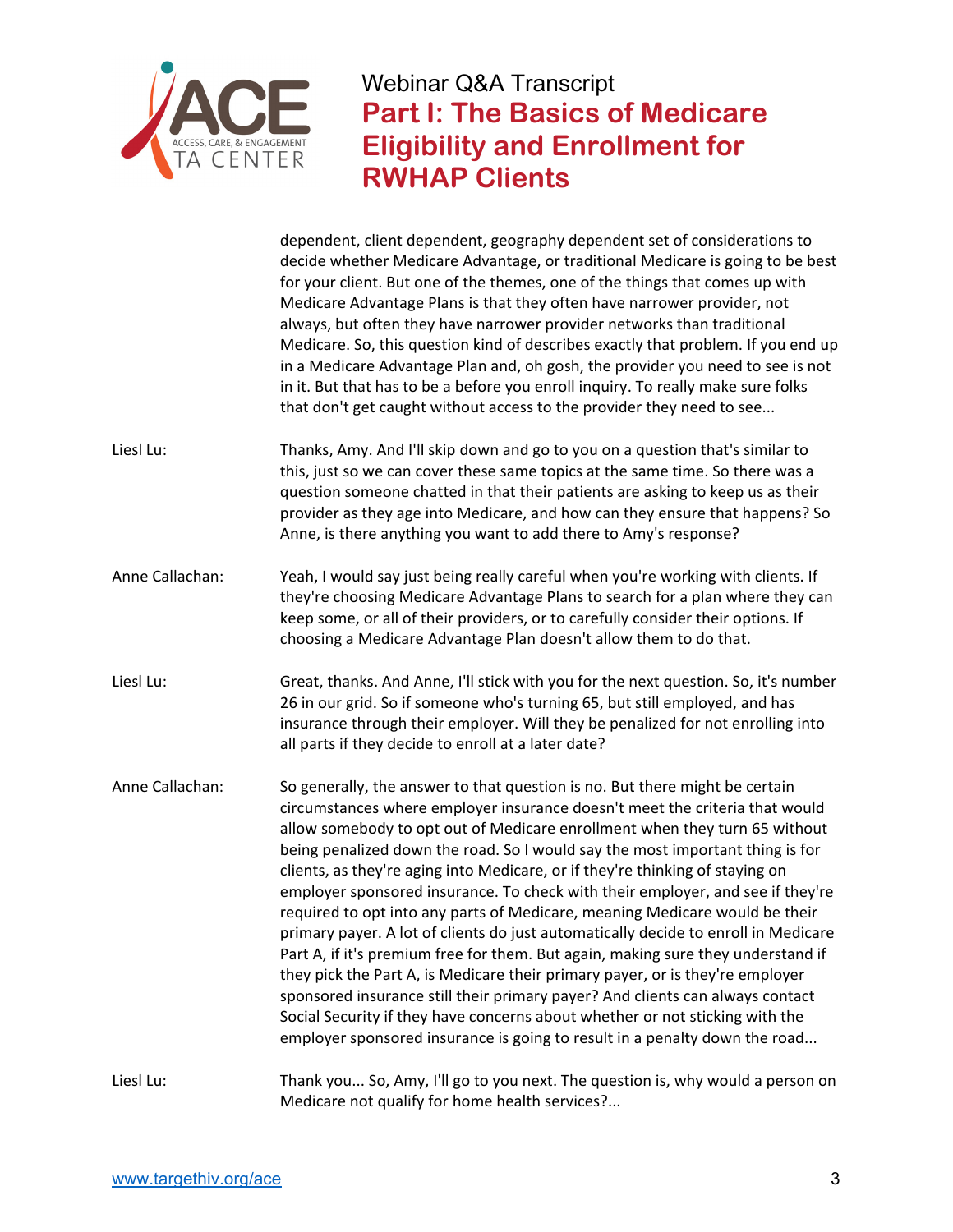

Amy Killelea: Here I am. So, yeah, that's a good question. Home health services is a covered benefit in Medicare. It's usually covered by Part B, sometimes it's covered by Part A. And not knowing the specifics of a situation, I will just say, and this should be of no surprise because some of these services have a acuity test or needs tests. So generally, to be covered a patient would need a needs assessment completed by a doctor or treating provider. And that needs assessment is going to determine, and offer evidence that the home healthcare services are needed. And specifically, that the beneficiary is homebound, which is a requirement. So that could be one area, but it is generally a covered service. And you just have to figure out if the client meets that needs determination... Liesl Lu: Thank you. All right... So then Amy, there's one more here for you in terms of when would ADAP not pay for a supplemental plan? Amy Killelea: Yeah, this is a good question. And I want to sort of caveat this answer with two things that I think the ACE TA folks remind you all a lot, but this is important. One, always, always, always check and reference, and double check, and double reference the HRSA HAB policy clarification notices on these topics. So we're going to chat out PCN 18‐01, that is the PCN that was updated a few years ago. And that includes everything one would need to know about the parameters for Ryan White Insurance Purchase Assistance. Including purchase assistance for Medicare, or insurance assistance rather, for Medicare. What I will say, the second piece is always, always, always check with your state's ADAP. This is one of those things that is going to vary by state. If you have seen one ADAP insurance assistance program, you have seen one ADAP insurance assistance Amy Killelea: So that is as first and foremost. Ryan White recipients in that state, Ryan White clients in the state should really be checking with ADAP to know when it comes to... There's a child crying in the back, I apologize for that. But should check with their ADAP to know the specific Medicare cost covered in that state. I will say, so the question here is specifically about supplemental plans, also known as Medigap plans. So those are plans that are designed to help with cost sharing, but they can't wrap around a drug benefit. And so that adds a little bit of a limiting factor. So generally, states have to use non‐ADAP funds to pay for these plans. So that's one of the factors that you might see with an ADAP, deciding to, or deciding not to cover that. So again, look at the PCN. It does not specifically cover Medigap plans, but it is still a good resource to really get into the weeds program.

of how... the HRSA HAB requirements when it comes to insurance assistance...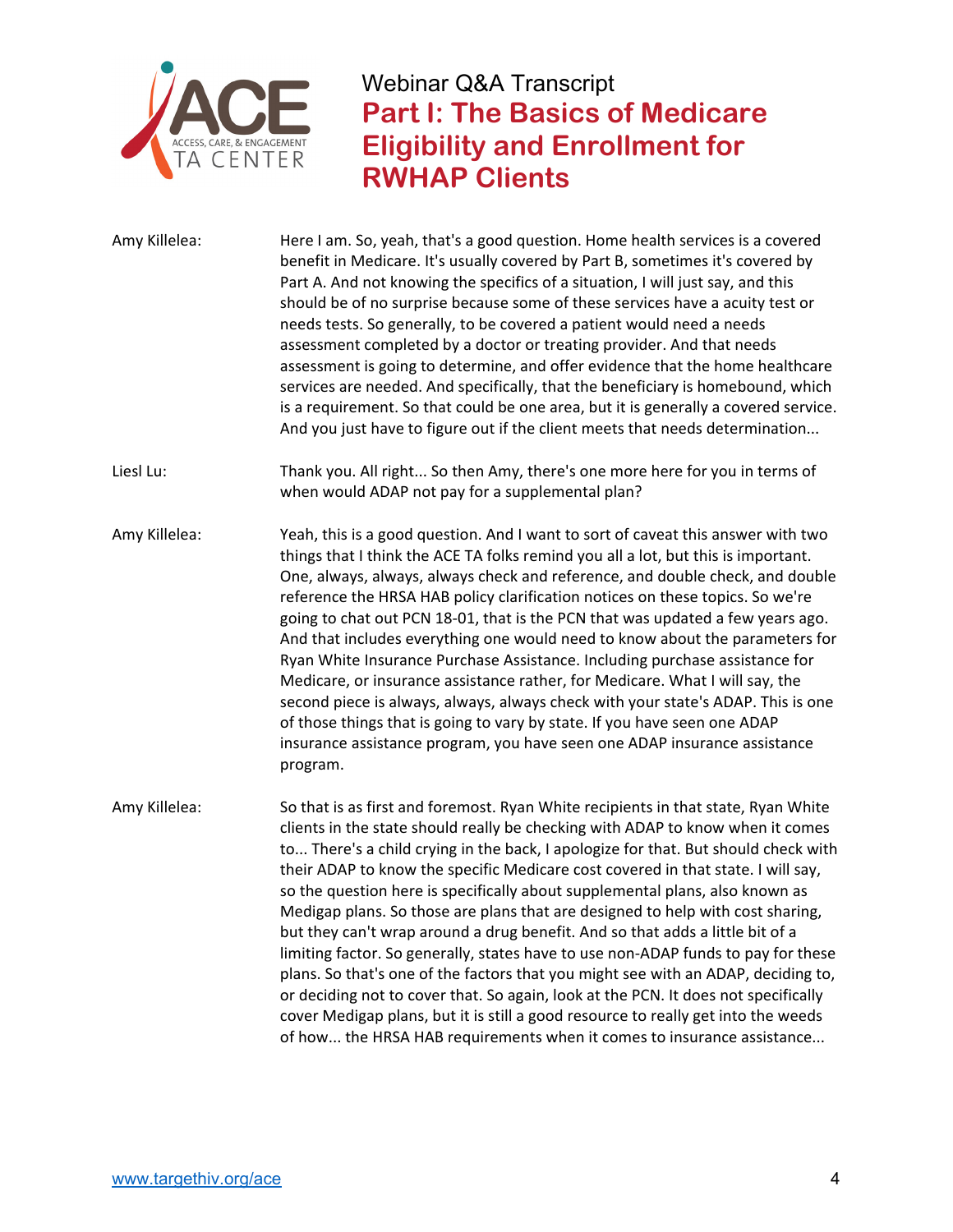

| Liesl Lu:       | Awesome. Thank you. And so now, Anne, turning to you. Do new Medicare<br>enrollers have to first enroll in original Medicare to be able to switch back and<br>forth between original, and Advantage Plans in later years?                                                                                                                                                                                                                                                                                                                                                                                                                                           |
|-----------------|---------------------------------------------------------------------------------------------------------------------------------------------------------------------------------------------------------------------------------------------------------------------------------------------------------------------------------------------------------------------------------------------------------------------------------------------------------------------------------------------------------------------------------------------------------------------------------------------------------------------------------------------------------------------|
| Anne Callachan: | Yes. So clients must be enrolled in both Medicare Parts A and B before being<br>eligible to enroll in a Medicare Advantage Plan.                                                                                                                                                                                                                                                                                                                                                                                                                                                                                                                                    |
| Liesl Lu:       | Okay, thank you. And then we'll just go to the next one there, Anne. And the<br>question is, who determines LEP? Which, I'm having a blank on what that stands<br>for.                                                                                                                                                                                                                                                                                                                                                                                                                                                                                              |
| Anne Callachan: | So the LEP is the late enrollment penalty. So social security would determine<br>whether or not a client's plan or social security, or Medicare would determine<br>whether or not a client's plan was subject to a late enrollment penalty. Based on<br>whether or not the client didn't opt into the required pieces of Medicare to<br>avoid the penalty, or maybe temporarily lost coverage for nonpayment. And<br>then when they're able to re-enroll into something like Medicare Part B or D<br>during an open enrollment period, or a SEP, whether or not their plan is then<br>subject to have a late enrollment penalty added onto the premium              |
| Liesl Lu:       | Great. Thank you, and just to clarify a SEP, or S-E-P, is Special Enrollment<br>Period                                                                                                                                                                                                                                                                                                                                                                                                                                                                                                                                                                              |
| Anne Callachan: | Yeah, Thank you.                                                                                                                                                                                                                                                                                                                                                                                                                                                                                                                                                                                                                                                    |
| Liesl Lu:       | So sure, no problem. So turning, Carrie, to you. There is a question that says can<br>adult with SSDI, Social Security Disability Insurance, only have Medicaid and not<br>Medicare? And this person is in Alabama, which shows not to expand Medicaid.                                                                                                                                                                                                                                                                                                                                                                                                             |
| Carrie Rogers:  | Sure. So in most case, clients are always auto-enrolled into parts A and B after<br>24 months of having SSDI. And if the client has been auto-enrolled in Medicare,<br>they're not obligated to keep their Medicare coverage, but they could incur a<br>penalty if they decide to enroll later on. So for people who are eligible for both<br>Medicaid and Medicare, it's often helpful to have them remain dually enrolled<br>in both programs because they'll receive help with the cost of Medicare<br>coverage. Such as through the Medicare Savings Program, prescription drug<br>coverage, behavioral health services, and/or long-term services and supports |
| Liesl Lu:       | Thanks, Carrie All right. Amy, I think I'm coming back to you with a question<br>So is there any way that the expansion of Medicare covered benefits of vision<br>and dental, originally include it in the Build Back infrastructure bill, and<br>subsequently cut from that legislation could be restored?                                                                                                                                                                                                                                                                                                                                                         |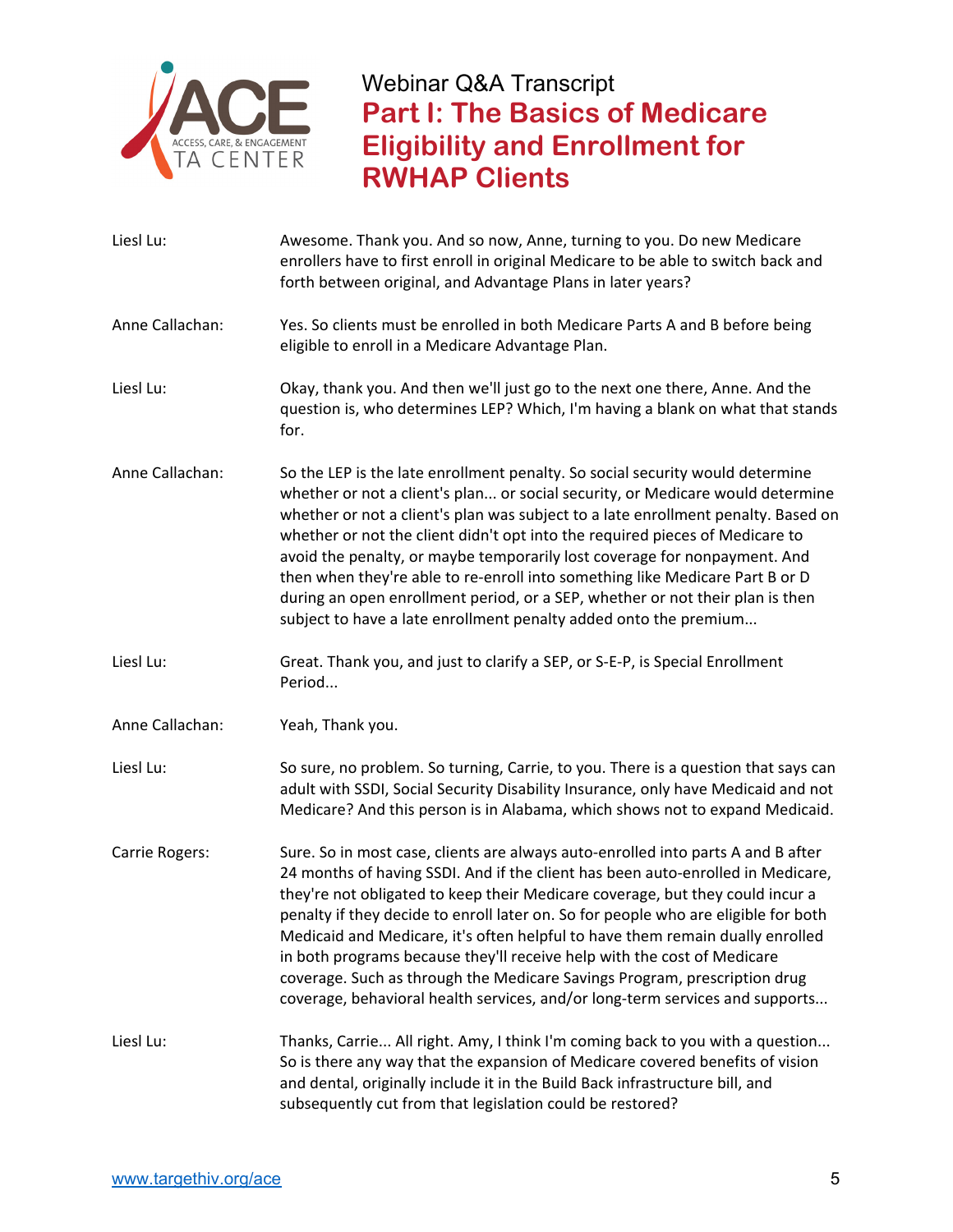

 Amy Killelea: Yeah, it's a good question. And I sort of alluded somewhat vaguely to the possibility that the policy choice not to include vision, dental, and hearing benefits could be reversed in another policy choice that that Congress could make. And so the question references Build Back Better, which is a piece of legislation that was passed by the House of Representatives a few weeks ago. It includes significant investment across a bunch of different areas, including healthcare, and including Medicare. So it's certainly something to watch. I mean, I will say, it's just past the House of Representatives. As the questioner notes, when it passed the House of Representatives it only included a new coverage requirement for Medicare to add hearing benefits, but did not include a requirement to also add vision and dental. Amy Killelea: The legislation is now being considered in the Senate where a lot could still change. So it's early days, I think it's premature to really conjecture all that much about what, or if a final bill will include, or even pass. But it is something to watch, and there are a lot of provisions that would impact Ryan White recipients and clients. So I would just kind of urge people, watch this space, it's unclear exactly what will happen. But I'm sure the ACE TA center will keep folks posted about that as well... Liesl Lu: Yes, we certainly will. So, Anne, I think I'm coming back to you next. This is about the Extra Help program. And the question is, do we have to ask for the extra help program or do clients... I think the insinuation here is do clients get Anne Callachan: So the Medicare Savings Program would automatically qualify somebody for enrolled automatically?

- Extra Help. In addition, clients who have Medicaid, when they become Medicare eligible, would be automatically enrolled into Extra Help and in Medicare Part D plan with a low income subsidy. So once a client has been approved for any of the three Medicare Savings Programs, they receive a purple colored notice from CMS, Center for Medicare Services, informing them that they automatically qualify for Extra Help.
- Anne Callachan: And they generally do not need to take any action for these benefits to start. They typically get automatically enrolled in a Medicare Part D plan with that low income subsidy, but clients can also actively enroll in a Part D plan and search for the plan that works best for them. Some clients could lose that Extra Help eligibility if they lose their dual eligibility. So they might need to re‐apply to see if they still qualify for Extra Help, even if they're no longer active in Medicaid. And the Extra Help program is not available in Puerto Rico, the US Virgin Islands, Guam, the Northern Mariana Islands, or America's Samoa. And we are going to chat out a link for you about enrolling in Extra Help.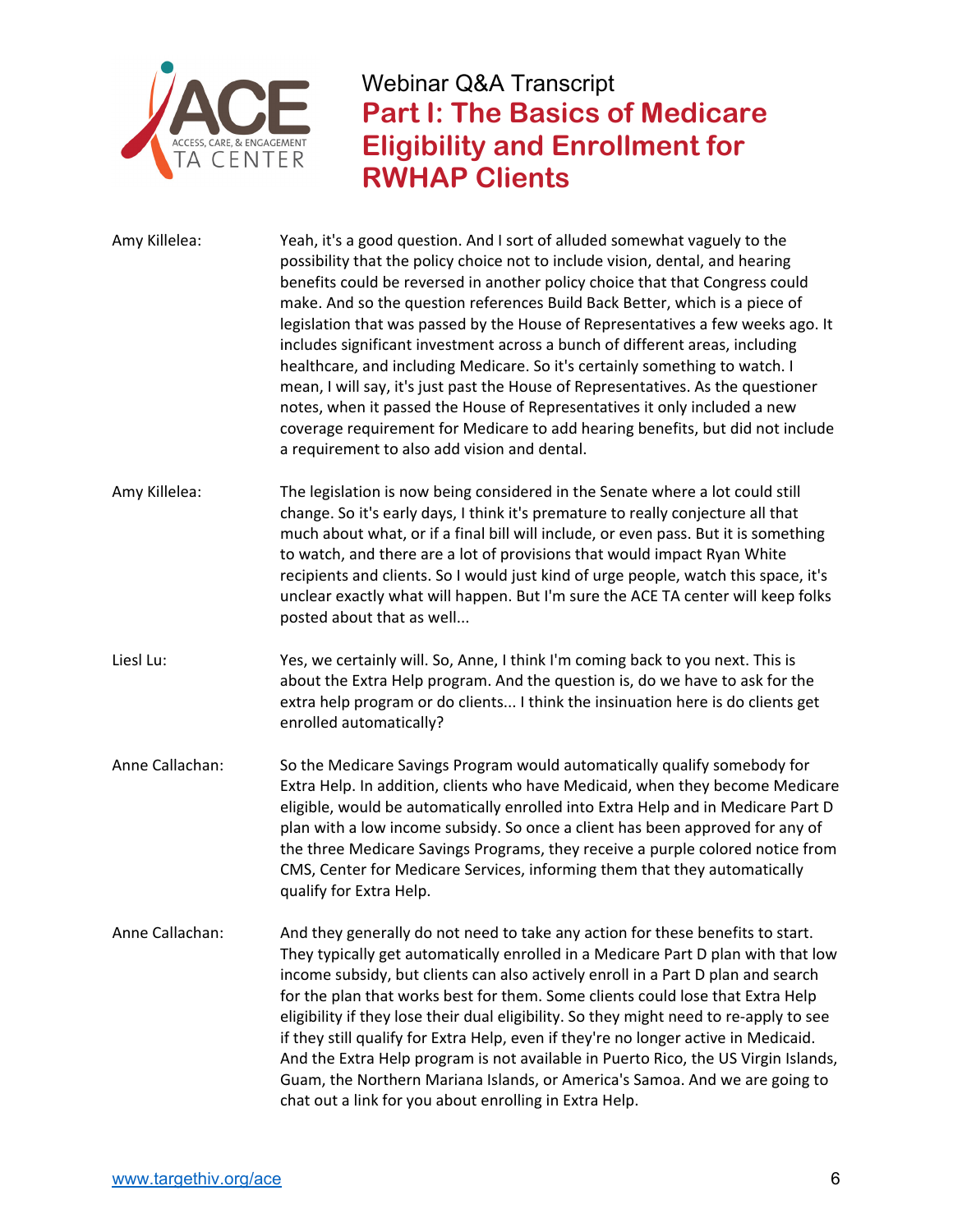

 Liesl Lu: Thanks, Anne. And another question for you, the question is, is it correct that you can switch from an Advantage Plan to Medicare by selecting a Part D plan? Anne Callachan: So, yes, but that would be a simple answer. So generally, one Medicare enrollment trumps the other. Meaning, if during the Medicare open enrollment period you enroll in a Medicare Advantage Plan, and then before that enrollment period ends you enroll in a Part D plan. It would essentially cancel out your Medicare Advantage enrollment. It's whatever the most recent enrollment is. For clients who are active in a Medicare Advantage Plan on January 1st, they can use that Medicare Advantage open enrollment period that runs from January 1st to March 31st, to go back to original Medicare and enroll in a Part D plan. They can make a one time change. They can also, just during that same enrollment period, make a one time change and select a different Medicare Advantage Plan. Liesl Lu: Thanks for those clarifications. I think that's probably pretty helpful for people. All right. So Amy, the next question is, which plan is recommended for low income clients? Based on the Ryan White Sliding Scale Fee chart? Because it sounds like Advantage plans have more out‐of‐pocket costs. Amy Killelea: Yeah, my answer to this question, and I would want a little bit more information. I'm not going to have too much to say in terms of based on the Ryan White Sliding Scale Fee chart. I would say, I'll answer this based on income. And you're right, considerations are going to vary based on income. But I would just say, choosing a Medicare Advantage Plan, choosing a Medicare Part D plan, or choosing between Medicare Advantage, and traditional Medicare is a fact and client specific inquiry always. And so unfortunately, there is no shortcut to provide recommendations that are going to apply across the board, and so I know that is not a very helpful answer. But I would just underscore what I think Anne stated a few times, and what was stated in the presentation is that when you're looking at what plan, or choosing between Medicare Advantage, and traditional Medicare. It's really about looking at the attributes of the plan that are going to be most important to your client. Amy Killelea: So, for people with HIV, a lot of times it's going to be provider network. And that's why you can get into some trouble with Medicare Advantage narrower provider networks. You want to look at out‐of‐pocket costs. And so, as the questioner sort of indicates, yeah, sometimes Medicare Advantage Plans can have higher overall out‐of‐pocket costs than traditional Medicare. That is true. Sometimes they have lower out‐of‐pocket costs. So that's an important point to look at, or point of comparison to look at.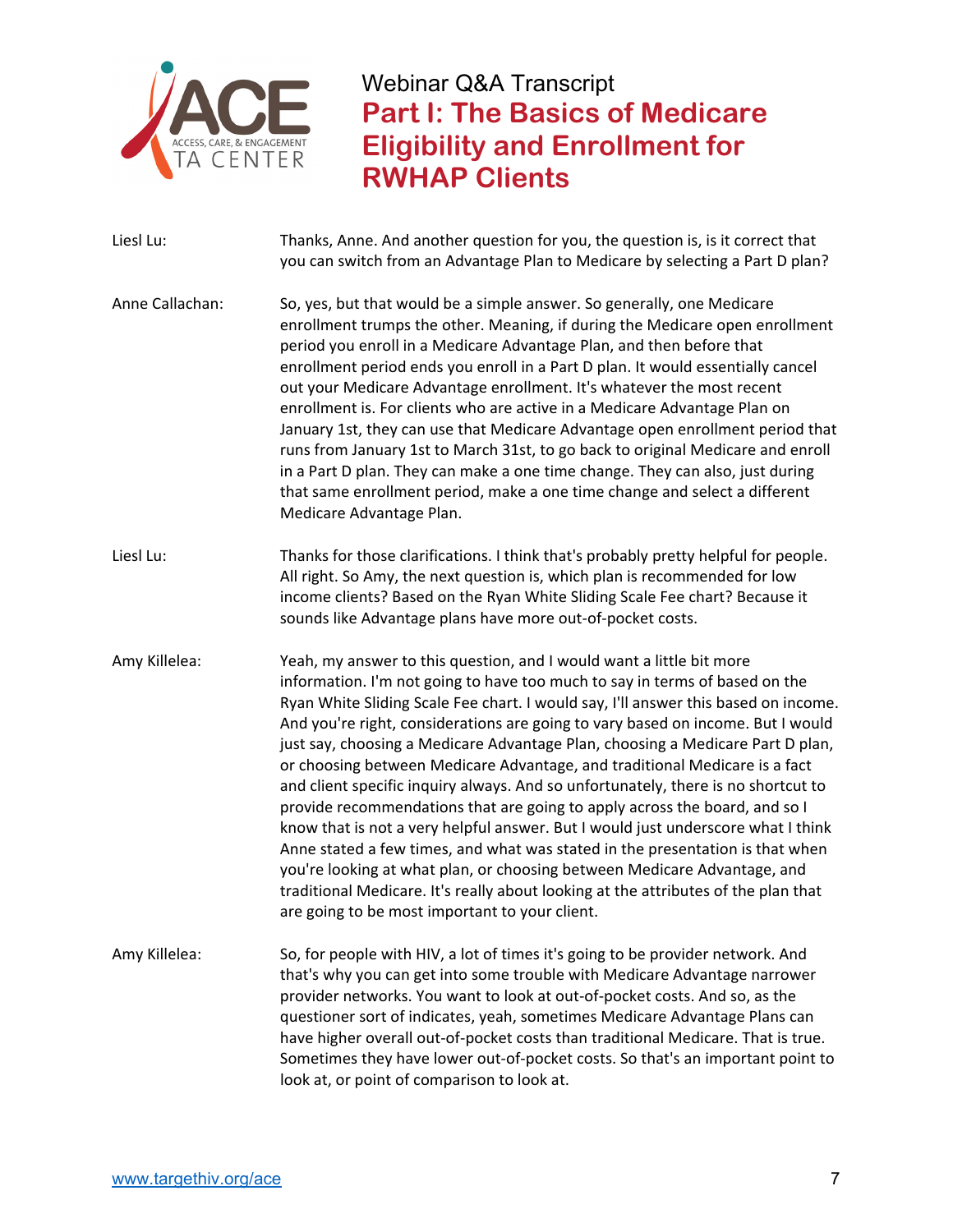

 Amy Killelea: Looking at a Medicare Part D plan, there are a lot of variation. Not in terms of what's covered most of the time, but how much it is, what tier it's going to be on. And the last thing I'll say is the other variable is, it matters what type of insurance assistance program your client has access to. So it does go back to knowing all of the information, as you work with a client to figure out what plan makes most sense. Including what type of Ryan White and ADAP assistance in particular is going to be available... Liesl Lu: Thanks, Amy. And I'll just keep you on here. The next question is can ADAPs pay for Medicare Advantage Plans? Amy Killelea: Yeah, this is a very short answer. The answer is yes. They can, and they do. Liesl Lu: Great, and so some more Medicare Advantage questions. Anne, turning to you, sort of teasing apart what I think some of what Amy was just touching on. But the question is, aren't some Medicare Advantage Plans, the PPO plans, that allow out‐of‐network services at higher cost? Anne Callachan: Yeah. So generally the PPO Medicare Advantage Plans do allow clients both to see in‐network providers at a set copay, and out‐of‐network providers at a copay that is generally greater. I think it's always important, when you're choosing a Medicare Advantage Plan. I mean, we can't really stress this enough to make sure that even within the scope of out‐of‐network providers, what does that mean? Can I see any provider who's not contracted with this plan and pay a higher copay? Or are there some clarifications on that, that you want to make with the insurance carrier? So I would always say, carefully consider those choices. Contact the plan directly to make sure that the provider you might want who's out‐of‐network is going to be able to allow you to be seen by them with that plan... Liesl Lu: Great. Thanks, Anne. All right, I know some recent questions just came in, so I think we're looking at addressing those. So in the meantime, let me just... answer some common questions that have come in through this series and previous. So one question has been, does Medicare cover vaccinations? And the answer is yes. Medicare Part B will always cover vaccinations for influenza, pneumonia, hepatitis B, and COVID‐19. And then Medicare Part D covers most other vaccines, that Part B doesn't cover, such as shingles. So there's some info Liesl Lu: And... just in terms of looking at coverage. One question is, does Medicare cover services in other countries? And so original Medicare, so parts A and B, does not there...

cover services outside of the country. But if you anticipate traveling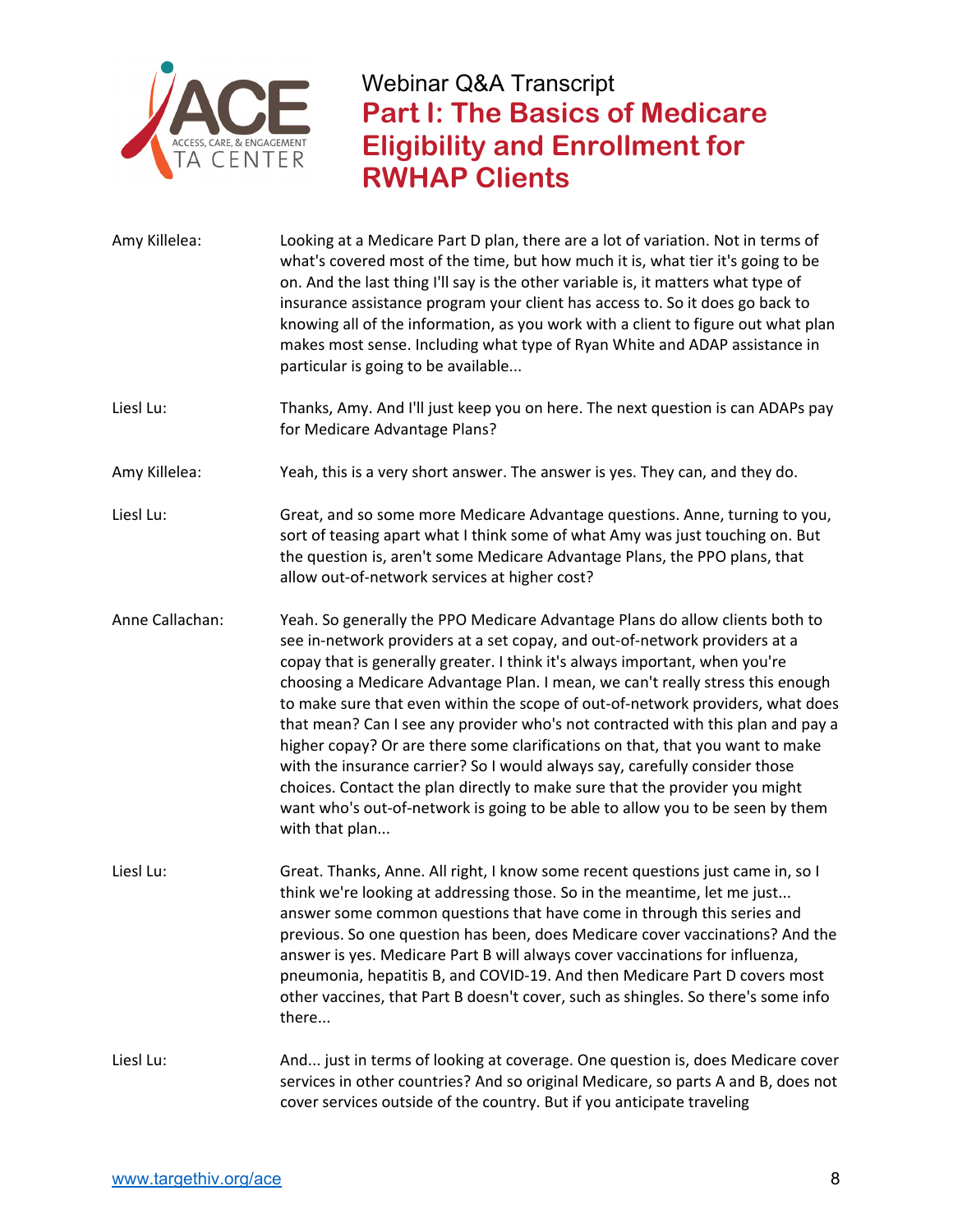

 internationally, and you have original Medicare, you can add on a supplemental Medigap plan. Which may cover services out outside the country. There can be some stipulations, so you can have a client contact Medigap Plan for more information on that if folks are traveling and need coverage... And I'm just looking at the questions that are coming in. So just bear with us one moment...

- Mira Levinson: Liesl, there's one more question that we're ready to answer.
- Liesl Lu: Okay, great... Great. So Anne, this one's for you. If a client turns 65, but doesn't have enough credits for the free Part A. Is it best to enroll them in Medicare Advantage so that ADAP can pay for their premium?
- Anne Callachan: So, just to clarify again, clients do need to have both Medicare A and B to enroll in a Medicare Advantage Plan. So while an ADAP program could definitely pay the premium for a Medicare Advantage Plan that somebody enrolled in, the client might still be responsible for paying the premium for their Medicare Part A, and their Medicare Part B. Unless they qualify for one of the buy‐in programs that would pay the Medicare premium directly for them.
- Liesl Lu: Thanks, Anne... And so one other question that... we have... is the seven month initial enrollment period counted by actual days or calendar months? And that's referred to as an IEP, and so that's based on calendar months for calculating that. So for example, if your client's birthday is in June, and their initial enrollment period includes... Their initial enrollment period would include three months before their birthday month. So starting, for example, March 1st and their birthday month, which is June. And then three months after their birthday month, ending in September 30th. That's why I think you may have heard sometimes, the IEP is sometimes called the 313 period.
- Liesl Lu: And the only exception to this is if your client's birthday happens to fall on the first of the month. For example, if your client's birthday is on June 1st, the IEP starts a bit earlier and it includes the four months before their birthday. So starting February 1st, the birthday month, and then the two months after their birthday month ending August 31st. So in this case it's still a seven month period, but the distribution's a little different with a 412 period instead of a 313 period... And just bear with us another minute. I think we're looking at questions, but they have started to slow down. So thank you all so much so far for all of the questions...
- Liesl Lu: So another question is, can someone be auto-enrolled in a Medicare Advantage Plan instead of original Medicare? And I don't think we've completely covered this yet, but typically no. So, individuals who enroll in Part A and Part B are not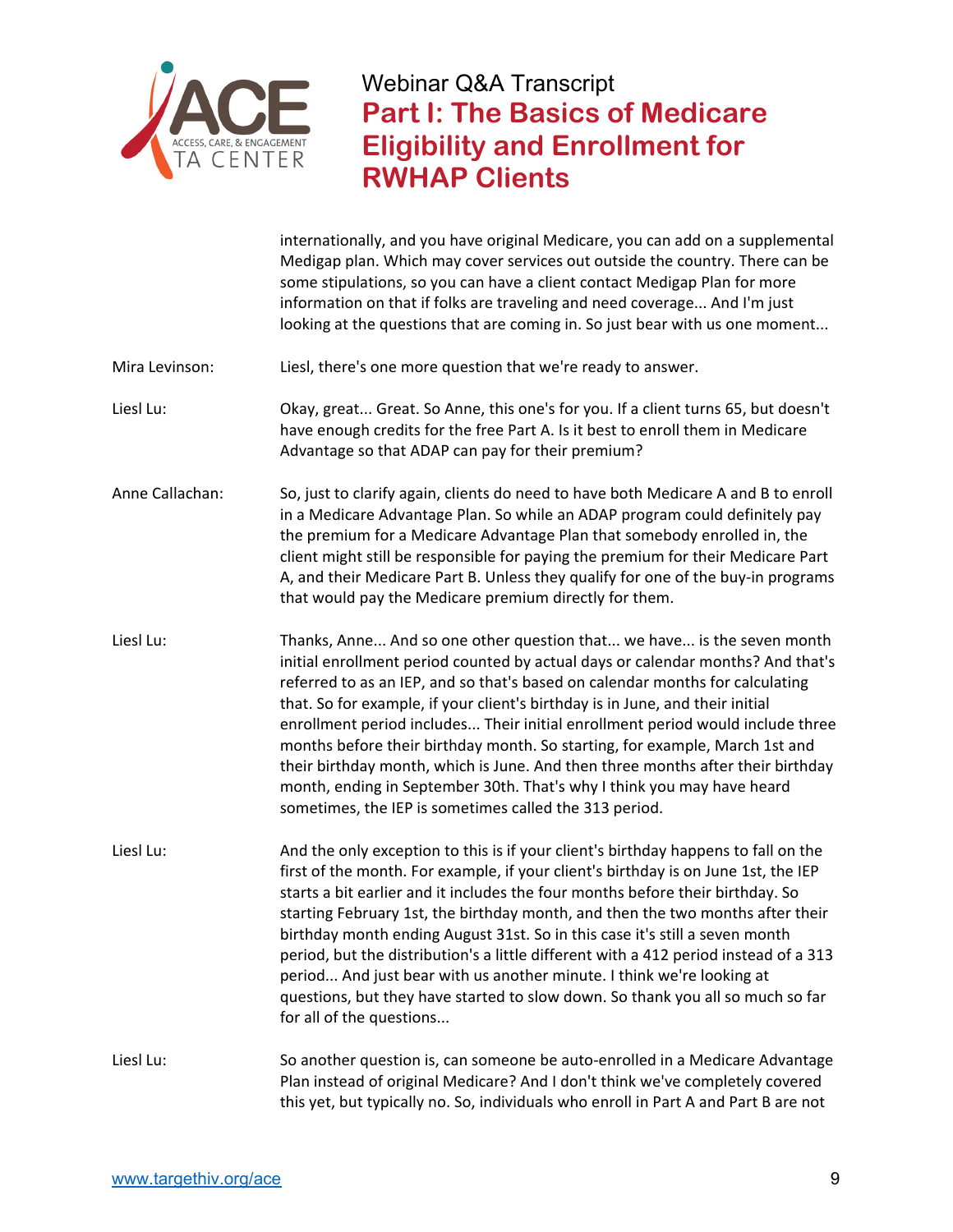

auto-enrolled in Part C. They must elect to do that during the Medicare open enrollment period, which runs from October 15th to December 7th. And so the one exception is that, in some states, some individuals who are dually eligible for Medicare and Medicaid are auto‐enrolled into a special type of Medicare Advantage Plan called a Dual Eligible Special Needs Plan, or D‐SNP. But that is not the general policy for the majority of Medicare enrollees. I don't know, Anne. I see you're shaking your head. So I don't know if you have anything to add there. No? Okay... All right. So Amy, I have a question for you that's come in. And the question is, if we're not contracted with Medicare Advantage Plans, can we bill services to Ryan White?

 Amy Killelea: Yeah, this is a really good question. And so I'm going to assume that the questioner means, can you add the clients are Medicare eligible, or Medicare enrolled rather? So that's going to be the crux of the question. So I'm making that assumption. And the short answer there is no, or mostly no. Payer of last resort in the Ryan White program is going to require that if the client is covered by Medicare, the clients are going to have to providers who are in‐network. And that is why, as you guys probably remember, there was a big push right when ACA was implemented. To ensure that Ryan White providers got in‐plan networks for Marketplace plans to avoid this issue where the trusted provider is not contracted with the plan that the client is covered by.

Amy Killelea: And so that's the general answer. I will note that because sometimes clients get into plans that have incredibly narrow networks, such that there are no Ryan White providers in the network. There may be an exception there to payer of last resort. That's generally not the case in Medicare, that happens more in commercial insurance. And when I say more, I know of maybe two examples that I've seen in the past decade of that happening. So that's going to be a very, very narrow exception. So the general rule of thumb there is if you are a Ryan White provider, if you are seeing a lot of Medicare clients, it is important be in that plan network...

 Liesl Lu: Thanks, Amy. All right, Anne, I'll turn to you now. So if a person's not eligible for free Part A, can't the person enroll in a Marketplace plan?

 Anne Callachan: So, yes, clients who are not eligible for premium free Medicare Part A should be able to enroll in a plan through the Marketplace, or to keep their existing coverage through the Marketplace if they already have it. And be eligible for subsidies...